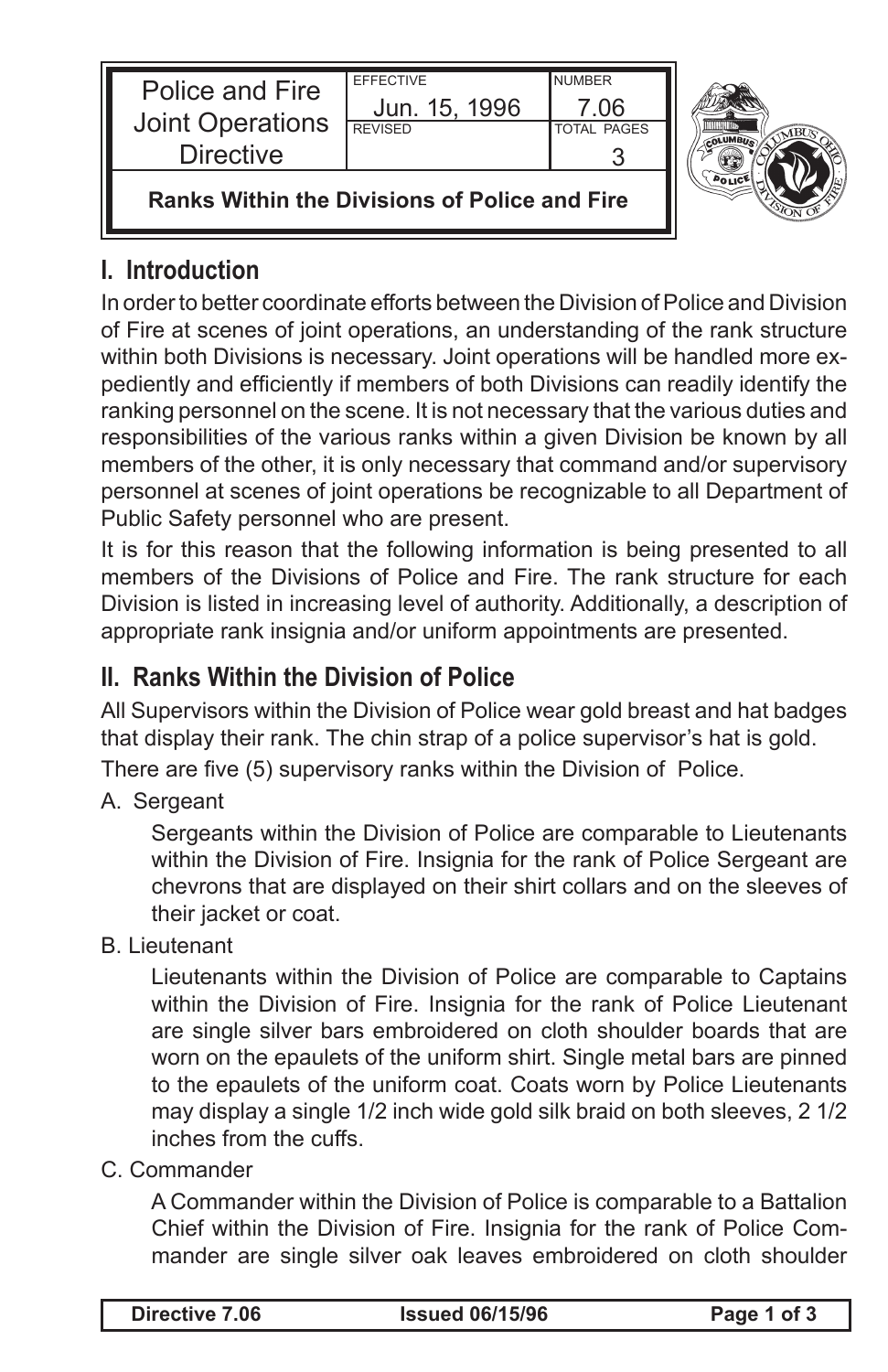boards that are worn on the epaulets of the uniform shirt. Single metal oak leaves are pinned to the epaulets of the uniform coat. Coats worn by Police Commanders may display three single 1/2 inch wide gold silk braids on both sleeves, 2 1/2 inches from the cuffs. The visor of a Police Commander's uniform hat displays a gold gilt spray design.

D. Deputy Chief of Police

Deputy Chiefs within the Division of Police are comparable to Assistant Chiefs within the Division of Fire. Insignia for the rank of Police Deputy Chief are two silver stars embroidered on cloth shoulder boards that are worn on the epaulets of the uniform shirt. Two metal stars are pinned to the epaulets of the uniform coat. Coats worn by Police Deputy Chiefs may display a single 2 inch wide gold silk "Dure Lace" braid on both sleeves, 2 1/2 inches from the cuffs. The visor of a Police Deputy Chief's hat displays a gold gilt spray design.

E. Chief of Police

The Chief of Police is comparable to the Fire Chief. Insignia for the rank of Chief of Police are four silver stars embroidered on cloth shoulder boards that are worn on the epaulets of the uniform shirt. When the uniform coat is worn, four metal silver stars are pinned to the epaulets of the coat. The coat worn by the Chief of Police may display a single 2 inch wide gold silk "Dure Lace" braid on both sleeves, 2 1/2 inches from the cuffs. The visor and the frame band of the hat worn by the Chief of Police displays a gold gilt spray design.

# **III. Ranks Within the Division of Fire**

All supervisors within the Division of Fire possess gold breast and hat badges that display their rank. Lieutenants and Captains do not normally wear breast badges while on duty. Instead, Lieutenants and Captains wear light blue utility type shirts which have their ranks and names embroidered on them in the left chest area. Division of Fire personnel holding the rank of Battalion Chief or above normally wear white shirts with their breast badges pinned to the left chest area. Dress hats and coats are only worn by Division of Fire personnel for ceremonial purposes.

There are six (6) supervisory ranks within the Division of Fire.

## A. Lieutenant

A Lieutenant within the Division of Fire is comparable to a Sergeant within the Division of Police. A Fire Lieutenant's badge and helmet shield displays a single standing bugle. Helmets worn by Fire Lieutenants are red and may display a single white horizontal stripe on the back. Normally, at the scene of a fire or a medical emergency a Lieutenant will be wearing a light blue utility shirt that has their rank and name embroidered on the left chest area. An EMS Lieutenant will be wearing a white short-sleeve shirt with a gold badge.